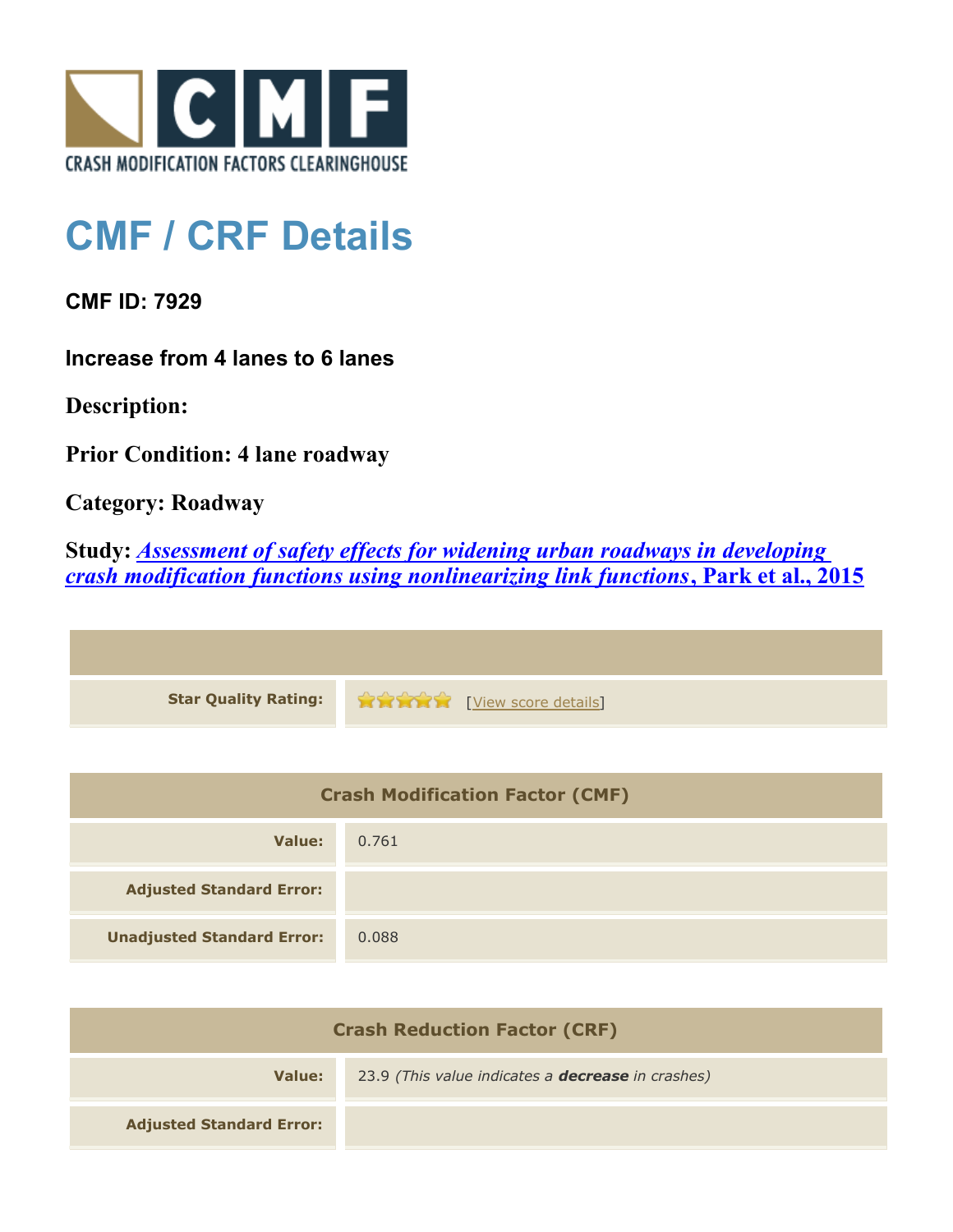| <b>Applicability</b>       |                                                                      |
|----------------------------|----------------------------------------------------------------------|
| <b>Crash Type:</b>         | All                                                                  |
| <b>Crash Severity:</b>     | K (fatal), A (serious injury), B (minor injury), C (possible injury) |
| <b>Roadway Types:</b>      | Not specified                                                        |
| <b>Number of Lanes:</b>    |                                                                      |
| <b>Road Division Type:</b> |                                                                      |
| <b>Speed Limit:</b>        | $40 - 60$                                                            |
| <b>Area Type:</b>          | Urban                                                                |
| <b>Traffic Volume:</b>     | 20500 to 60683 Annual Average Daily Traffic (AADT)                   |
| <b>Time of Day:</b>        |                                                                      |
| .<br>$-$                   |                                                                      |

## *If countermeasure is intersection-based*

| <b>Intersection Type:</b>         |  |
|-----------------------------------|--|
| <b>Intersection Geometry:</b>     |  |
| <b>Traffic Control:</b>           |  |
| <b>Major Road Traffic Volume:</b> |  |
| <b>Minor Road Traffic Volume:</b> |  |

| <b>Development Details</b>      |              |
|---------------------------------|--------------|
| <b>Date Range of Data Used:</b> | 2003 to 2012 |
| <b>Municipality:</b>            |              |
| State:                          | <b>FL</b>    |